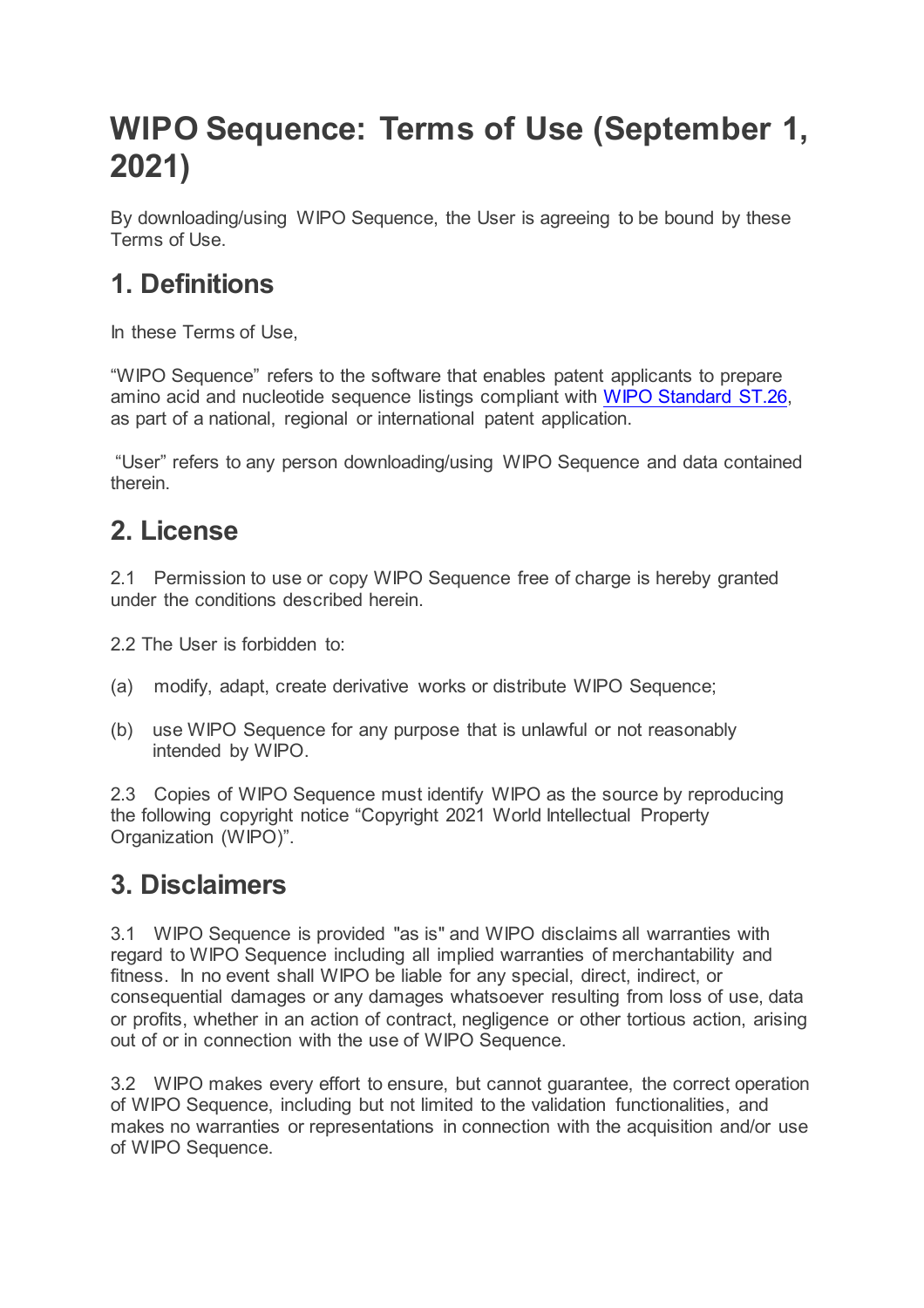3.3 WIPO assumes no liability or responsibility for any errors, omissions, deficiencies or defects in WIPO Sequence or in patent applications prepared using WIPO Sequence, or for loss or damage of any nature incurred in connection with the use of WIPO Sequence. As a result, the content of sequence listings prepared with WIPO Sequence is the User's responsibility. WIPO urges users to carefully check the produced sequence listings before submission to the relevant patent office(s).

3.4 Users of WIPO Sequence are reminded that compliance with any security prescriptions under applicable law is the User's responsibility.

# **4. Modifications**

WIPO reserves the right to modify or update WIPO Sequence at any time, in its sole discretion. The last updated version of WIPO Sequence will be made available on WIPO's website. It is the User's responsibility to ensure that they use the last updated version of WIPO Sequence.

#### **5. Use of WIPO's name and logo**

The User does not have the right to use the WIPO's name and logo unless it is specifically authorized by WIPO in writing after having sent a request to [WIPO.](https://www3.wipo.int/contact/en/area.jsp?area=generalinterest)

# **6. Intellectual Property**

The User recognizes that WIPO Sequence, as well as the particular form of compiling data, and the presentation and design of WIPO Sequence are protected by applicable IP laws.

# **7. Amendments to the Terms of Use**

WIPO may amend these Terms of Use at any time in its sole discretion. Any amendments will be posted on WIPO's website. Unless stated otherwise, amendments shall take effect immediately following posting of the new Terms of Use.

# **8. Termination**

WIPO reserves the right to terminate with immediate effect the license granted to Users in case of non-compliance with these Terms of Use.

# **9. Privileges and Immunities**

Nothing in or relating to these Terms of Use shall be deemed or interpreted as a waiver of any privileges and immunities accorded to WIPO as international organization and specialized agency of the United Nations.